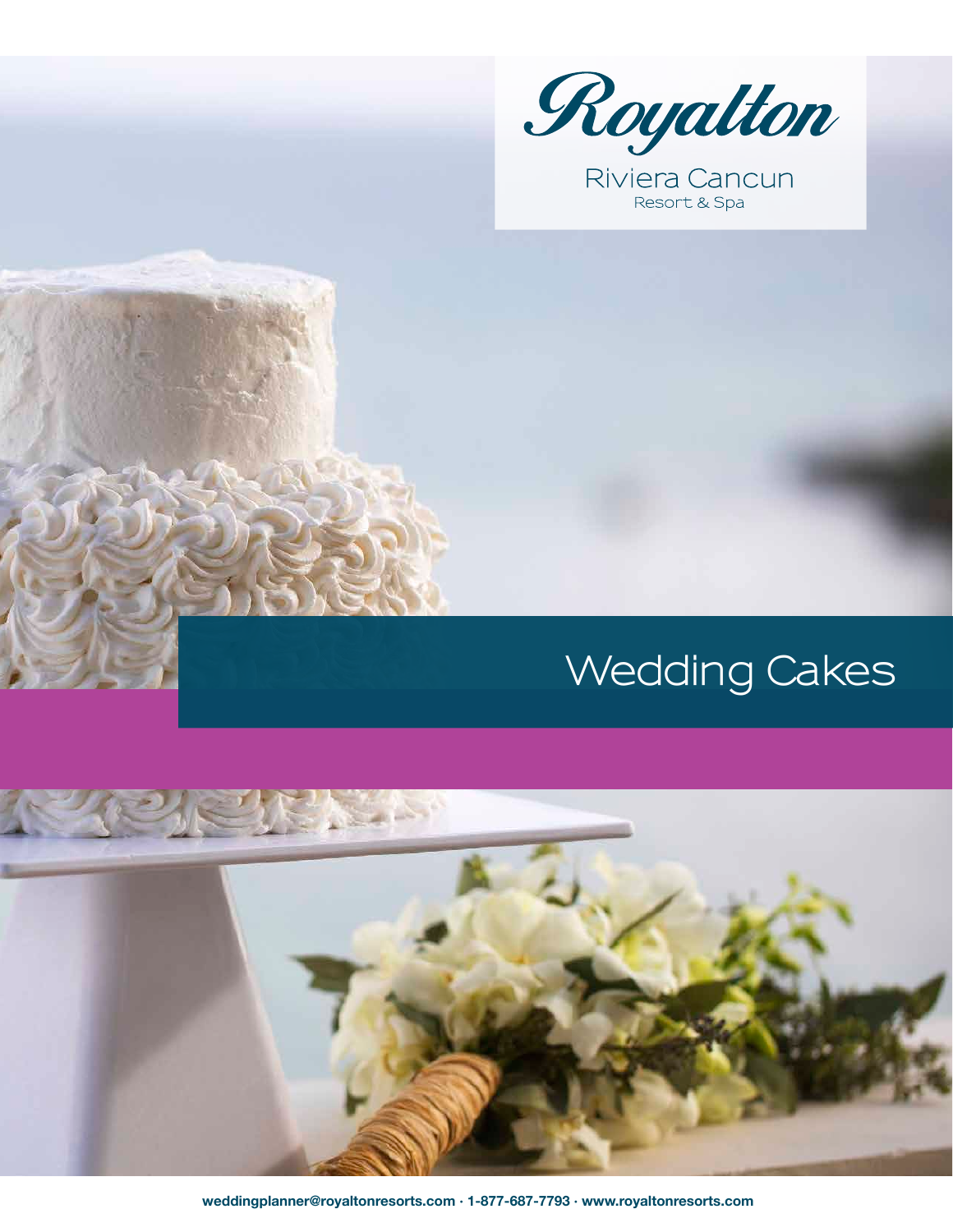### Wedding Cakes

### **Wedding Cakes (included in wedding packages)**

Luxury Package – 1 tier Refined Package – 2 tier Exclusive Package – 2 tier

If you would like the included 1-tier cake to be presented as a 2-tier cake instead, please see below for the costs:

\$60 USD *(per extra tier up to 80 guests)* \$120 USD *(per extra tier over 80 people)*

*(The cake portions will remain the same, the only difference is that the cake will be made into 2 tiers instead of a large 1-tier cake)*

#### **Please choose one flavour per tier:**

| <b>Cake Flavors</b> |             |          |                   |           |          |  |  |
|---------------------|-------------|----------|-------------------|-----------|----------|--|--|
| Vanilla             | Vanilla Rum | Lemon    | Dulce de Leche    | Chocolate | Coconut  |  |  |
| Oreo                | Strawberry  | Amaretto | <b>Red Velvet</b> | Carrot    | Hazelnut |  |  |

| <b>Shape</b> | <b>Icing</b>                 | <b>Colour (whipped cream)</b> |             |
|--------------|------------------------------|-------------------------------|-------------|
| Round        | Fondant*                     | White                         | <b>Blue</b> |
| 0r           | ( )r                         | Coral                         | Turquoise   |
| Square       | Chantilly (whip cream)       | Gold                          | Lilac       |
|              | - no buttercream available - |                               |             |

### **Additional Cake Tiers (\$):**

#### **Additional Notes** :

*\*Only available if paying the upgrade supplement, also available in colors.*

*Please note that fake tiers are not allowed on property due to health & food safety policies.*

*Naked cakes can be done at no additional cost, please let your wedding planner know if you are intersted in this option!*

*Our included cakes are clean and modern with white frosting. If you would like bring a cake topper, ribbon, flowers, or pearls from home, we would be happy to add this for you.*

### Cake Alternatives

2

### **Cake Alternatives (\$)**

| <b>Cupcakes</b> |                   | <b>Donuts</b> |
|-----------------|-------------------|---------------|
| Vanilla         | _emon             | Chocolate     |
| Oreo            | Amaretto          | Glazed        |
| Chocolate       | Carrot            | Sugar         |
| Vanilla Rum     | Dulce de Leche    | \$3 USD each  |
| Strawberry      | <b>Red Velvet</b> |               |
| Coconut         | Hazelnut          |               |
| \$5 USD each    |                   |               |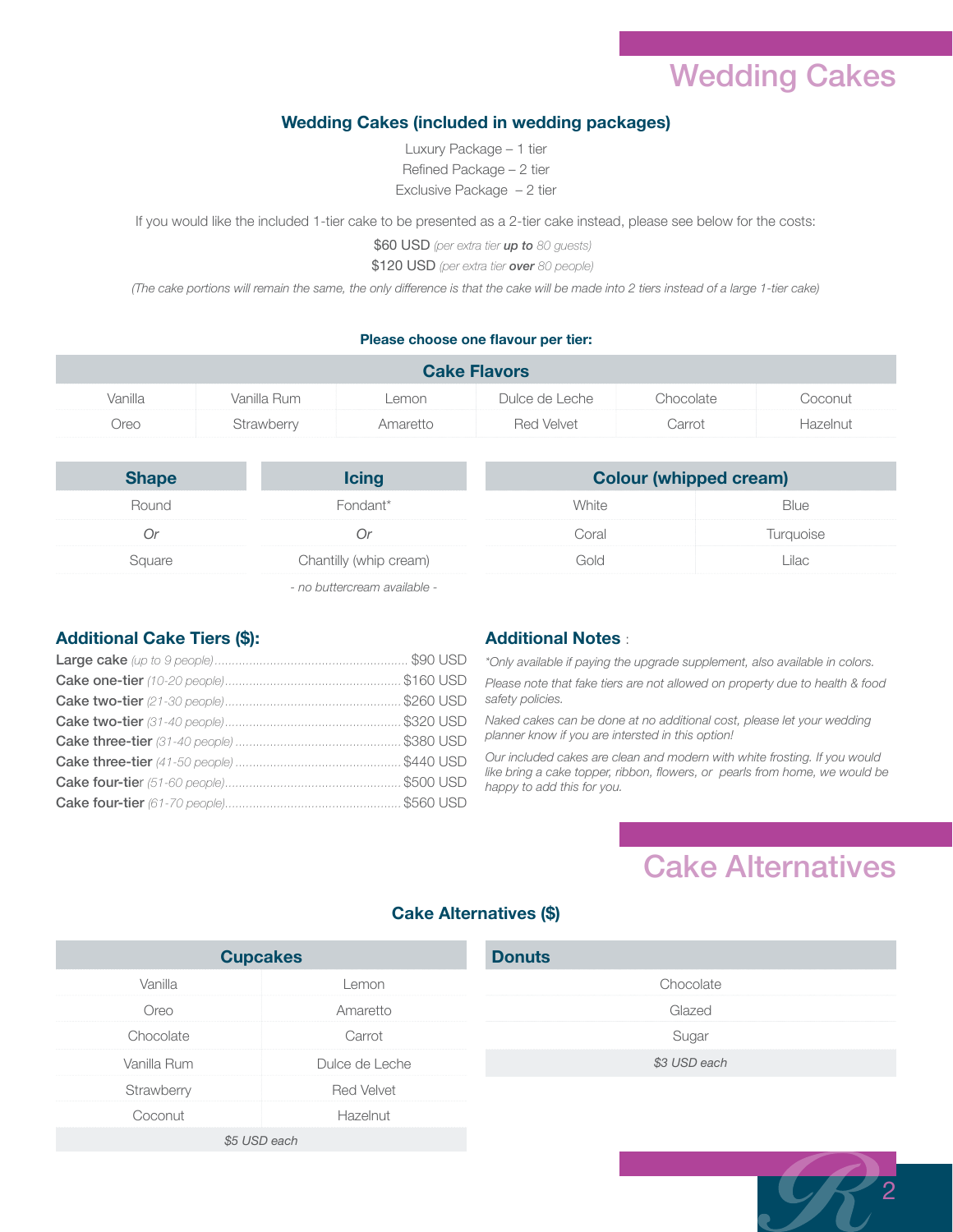## Included Cake Designs

### **Included Cakes (Naked & Chantilly)**

1 Tier *(serves 1-50 guests)* 2 Tiers *(serves 51 guests & up)*



**Cake 1**





**Cake 3**

**Cake 4**



**Cake 5**

**Cake 6 (Includes Fruit)**

*Flowers are quoted separately. Please inquire with your wedding planner.*

3